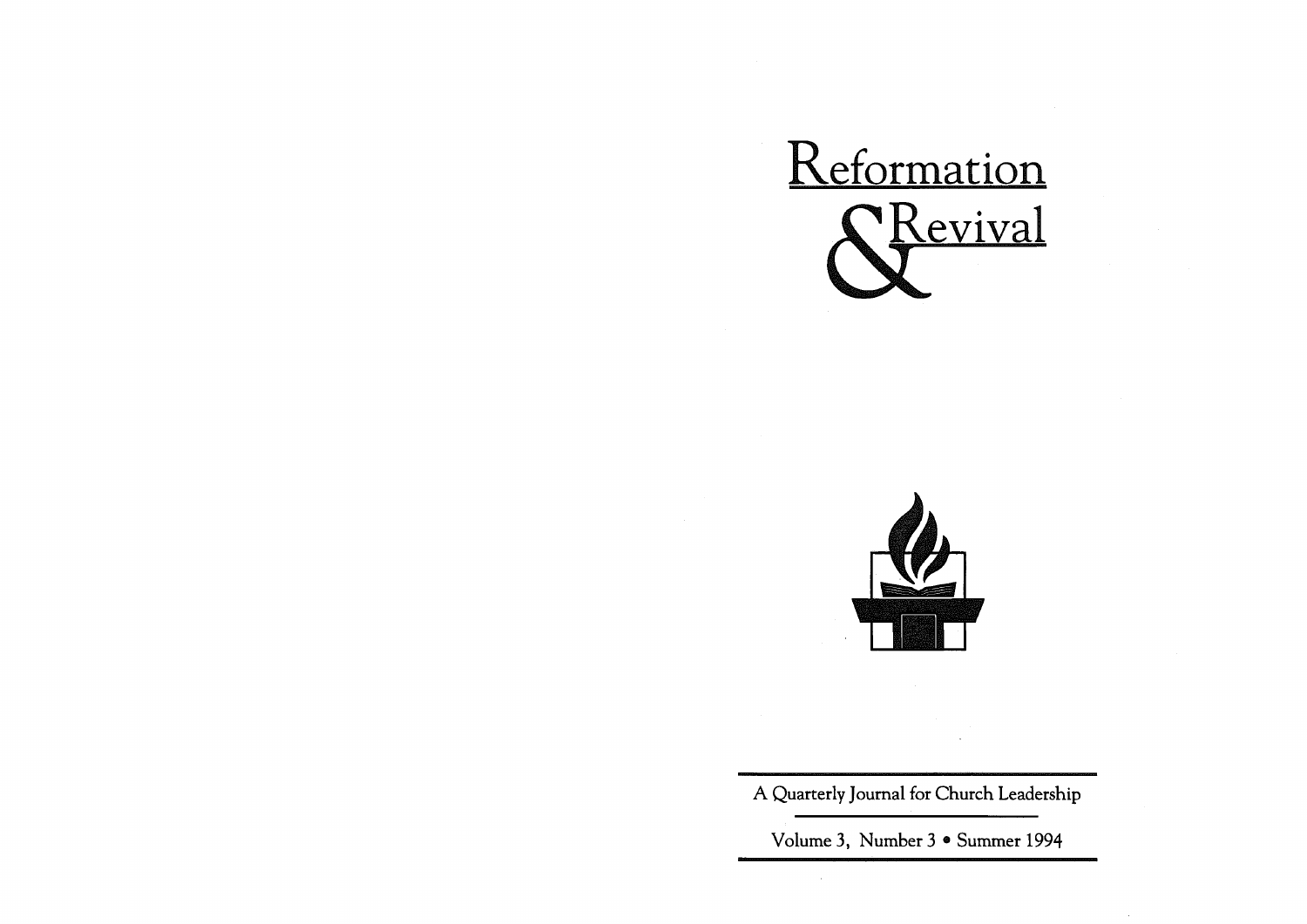# *The Pastor As* **a** *Christian Thinker*

Thomas N. Smith

Everyone in the Western world knows "The Thinker." The statue has become one of the great mental images of the twentieth century. It is arguably the most famous piece of sculpture in the whole history of Western art.

"The Thinker." Naked, muscular, sitting, elbow on knee, head slightly bowed, brow knitted, eyes narrowed. "The Thinker."

We can know, at least in part, what Auguste Rodin was saying in this bronze, silent, lonely figure. First, he is naked. Now, while Rodin gloried in naked flesh (particularly female flesh), he is using the age-old device of the nude to point us to man, generic man, humanity. Second, the man is deep in thought. As they used to say in the South, "He is studying something." Rodin is saying to us: Man as man is a thinking creature, a thinking animal.

Christians are thinkers as well. C. S. Lewis once remarked that it is not a question as to whether men will read; they will. The question is, rather, whether they will read what is worthwhile, or trash. The same principle can be applied to the Christian as a thinking man or woman. They will think. Whether theywill think well or carefully, or even Christianly, is another thing entirely. This is where the pastor as a Christian thinker comes in. By definition, the pastor is a leader, a teacher, a thought-shaper. In the lives of most evangelicals, there are few influences as powerful as the pastor of the local church they attend. The responsibility to use this influence in ways that will cultivate thinking that is distinctively Christian is a very real part of his role as a pastor-teacher. In order to ensure this, he must himself possess a Christian mind.

But, at this point a disclaimer and an explanation are necessary. I am not for a moment suggesting that Christian pastors are to be "intellectuals" or philosophers. Nor are they responsible to shape the members of their congregations into intellectuals or philosophers or aesthetes. No.

 $\boxed{73}$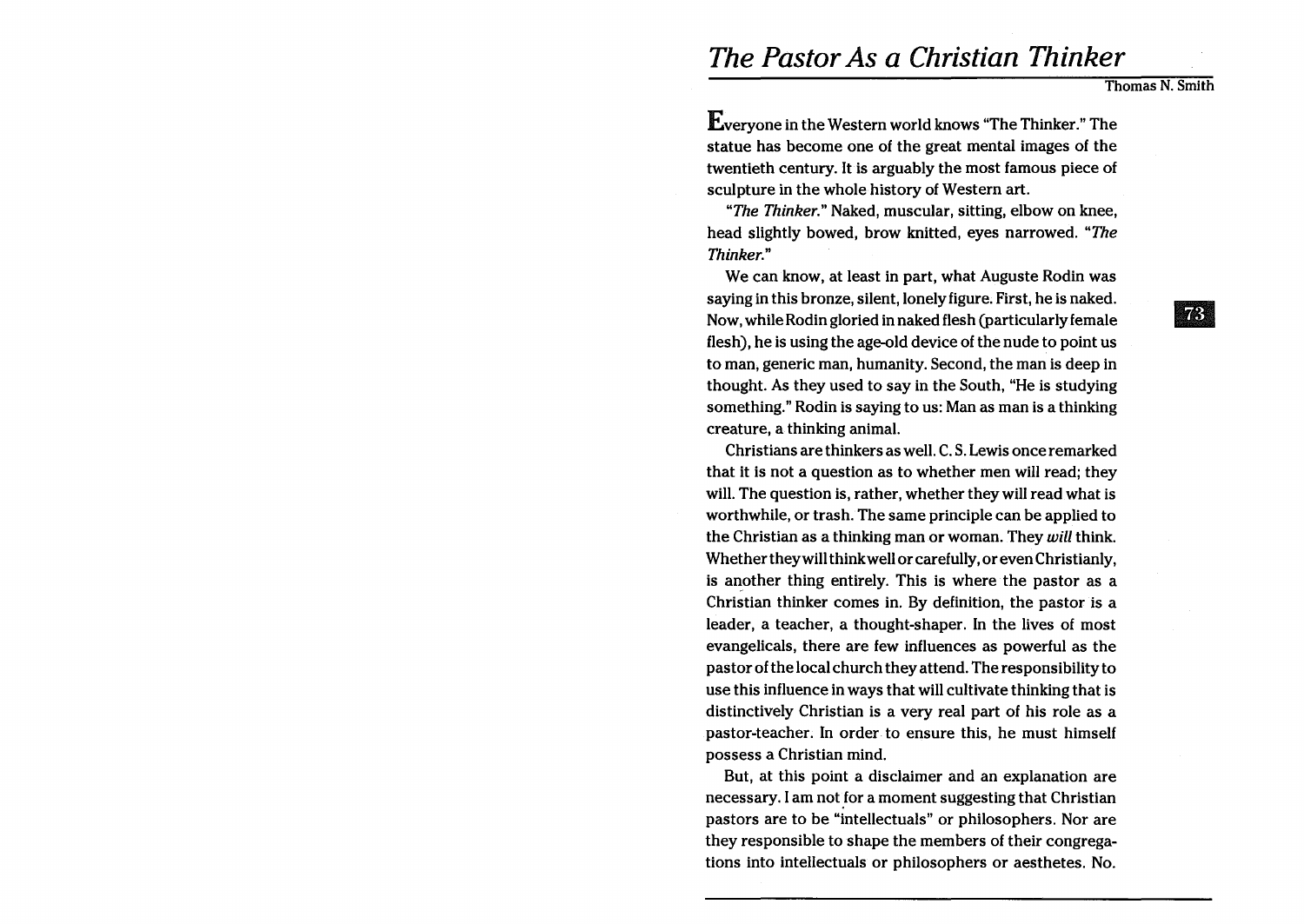$|75|$ 

The goal we are seeking to achieve ourselves and to bring our people towards by the Word and Spirit of God is Christian maturity. In Paul's words, we are seeking to "present every one perfect in Christ" (Col. 1:28).

While this involves the mind, it involves more than a merely intellectual approach to life. The "mind" in biblical thought includes the affections and the will. The concern we pastors have is to teach our charges in such a way as to promote and produce under the influence of the Holy Spirit a genuine Christian life. Many Christians simply do not have the intellectual advantages to pursue erudite and recondite issues of theology and philosophy. Others do not have the temperament for such things. Unlike the pastors who serve them, most do not have the time and leisure for such pursuits. Our purpose lies in a different direction. The goal of our ministries is to lead men and women to love the Lord with all their hearts, minds, souls and strength, and to love their neighbors as themselves.

Abraham Kuyper set the parameters and goals of this responsibility when he said, "There is not a single square inch of human existence of which the Risen Christ, who alone is sovereign, does not say, 'That is Mine!'" This vision is basic to all thinking that is Christian. The scope of this vision is universal: "not a single square inch of human existence." Its goal is the practical recognition of the universal sovereignty of the crucified, risen Christ. In the vernacular of today's teenagers, this vision is nothing less than "awesome!" In light of this awesome perspective, are there principles or guidelines that will enable us to think in a thoroughly Christian manner about life? I would like to suggest several such principles.

### To Possess a Christian Mind, We Must Think *Biblically.*

Second Timothy 3: 16-17 is frequently quoted as a defense of a high view of Scripture, and it certainly is that. But what is not as frequently stressed is the purpose of such a view of Scripture. This passage of apostolic writing is addressed to a man engaged in shaping people as Christians. It is addressed to pastors, "men of God." The ultimate goal of God's giving to us an inspired collection of writings is that we "may be thoroughly equipped for every good work." Christian thinking is inextricably linked to biblical thinking.

And biblical thinking is thinking that reflects at every point an implicit trust and submission to the message of the Bible. This distinguishes the Christian pastor-teacher from experts in other fields of knowledge. We are not authorities or gurus. We are men captive to the Word of God. And this perspective is concerned with the authority of the Bible as much as its inspiration. "The Bible says" and "the Bible tells me so" are the undergirding of all that we believe and do. The Bible is the supreme judge of all doctrine, tradition, practice, and theory.

Nor is this a declaration of our adequacy before the biblical text. To understand the meaning of the biblical text, to communicate that meaning, to apply that message to the contemporary lives of our people is work-hard work. We are always challenged by it and, not infrequently, defeated by it. But such challenge and frustration take place in the context of our humble and thankful confidence in the authority of the biblical text. "Thy Word is truth" is the motto of genuine Christian thinking.

Biblical thinking is also thinking that grasps the unfolding progression of biblical and theological themes from Genesis to Revelation. It is the progressive revelation of God's saving acts in history: the history of Israel, the history of Jesus Christ, and the history of the Christian church. This field of knowledge is known in theological study as "Biblical Theology." Such an approach to the Bible necessitates a thorough knowledge of the Bible, a growing understanding of the message of the Bible as it focuses on Jesus Christ, and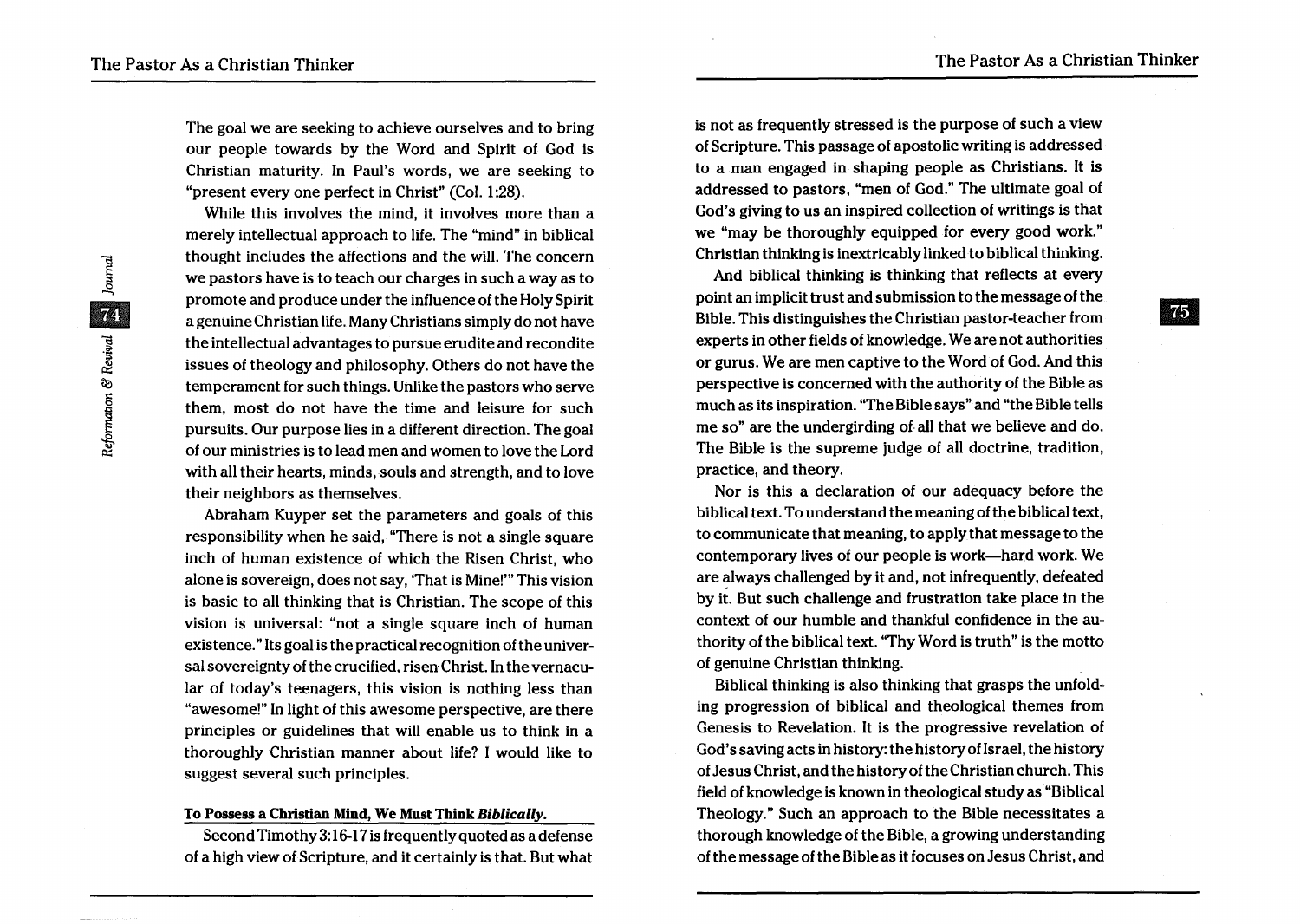an awareness of both the unity and the diversity we are confronted with in the Bible. Men familiar with the program and development of biblical themes will not be tempted to dichotomize the Old and New Testaments, nor posit too strong a distinction between law and grace, nor be seduced by the Marcionite idea of a wrathful Old Testament God and a loving New Testament God.

Moreover, biblical thinking pursues an understanding of the biblical text from a reverent but critical (scientific) approach to its literary form, its language, its historical and cultural setting, and, thus, its original message. Biblical thinking is exegetical thinking—thinking based upon a careful and prayerful exegesis ofthe biblical text. If it is the Word of God that we are subject to, if it is God's message that we believe and seek to obey, we must understand it, and to understand it, we. must seek to uncover it with the tools available to us for this work. Without such a reverent, careful, scientific approach, one man's interpretation of the Bible is as good as the next. The directions given for the pursuit of wisdom in Proverbs 2 are relevant here. We must treasure the biblical text, be attentive to it, pray for understanding of it, and "mine" its contents, which means hard, but rewarding, work. Only then can we hope to understand its message and be ready to communicate it to those who look to us week by week to give them the Word of God.

## To Attain a Thoroughly Christian Mind We Must Think *Theologically.*

Ours is a non-theological age. It is even an anti-theological age. People who are today interested, passionately interested, in theology can be likened to a small herd of dinosaurs making one last trip to the tar pits in hopes of a final meal together. Our times are also characterized by unclear, imprecise, and addled thinking on a variety of issues. Could there be a connection between the two things?

The nineteenth-century Congregationalist, Austin Phelps, argued cogently that the reason the ideology of the American revolution was clearly understood by the working classes of the American colonies was because they had been trained to think logically and analytically by the sermons they had heard all their lives in local Episcopal, Congregational, Baptist, and Presbyterian churches-sermons steeped in the theology of Luther, Calvin and Hooker, and the logic of Aristotle. No historian of the twentieth century is likely to suggest even faintly that theology played any role in American society in our century. So, to assert that Christian thinking is theological thinking is to run amok of most of what passes for thinking, even Christian thinking, in our day.

But, the fact remains: all authentically Christian thinking is by definition theological, because Christian thinking is theocentric; it is thinking about God. Now, what can aid us in clarifying and sharpening our thinking at this point?

Let me urge pastors to study the history of Christian doctrine. This is vital, it is life-giving and life-enhancing. The great Baptist theologian A. H. Strong once remarked, "The canon of heresy closed soon after the canon of Scripture." The heresies which we are facing in the churches in the last decade of the twentieth century are really "old hat." But, we will not recognize them as such, if we recognize them at all, unless we are knowledgeable of the history of Christian doctrine. This means that not only must we be aware of those doctrinal developments discernible in the New Testament, but we must become familiar with the development of Christian doctrine throughout the Christian centuries. At minimum this means we must become acquainted with church history from the Post-Apostolic Fathers to the Post-Nicene Fathers, that is, the events of A.D. 90451, from the apostle John to the Council of Chalcedon. Furthermore, we should have some knowledge of the Medieval Scholastics,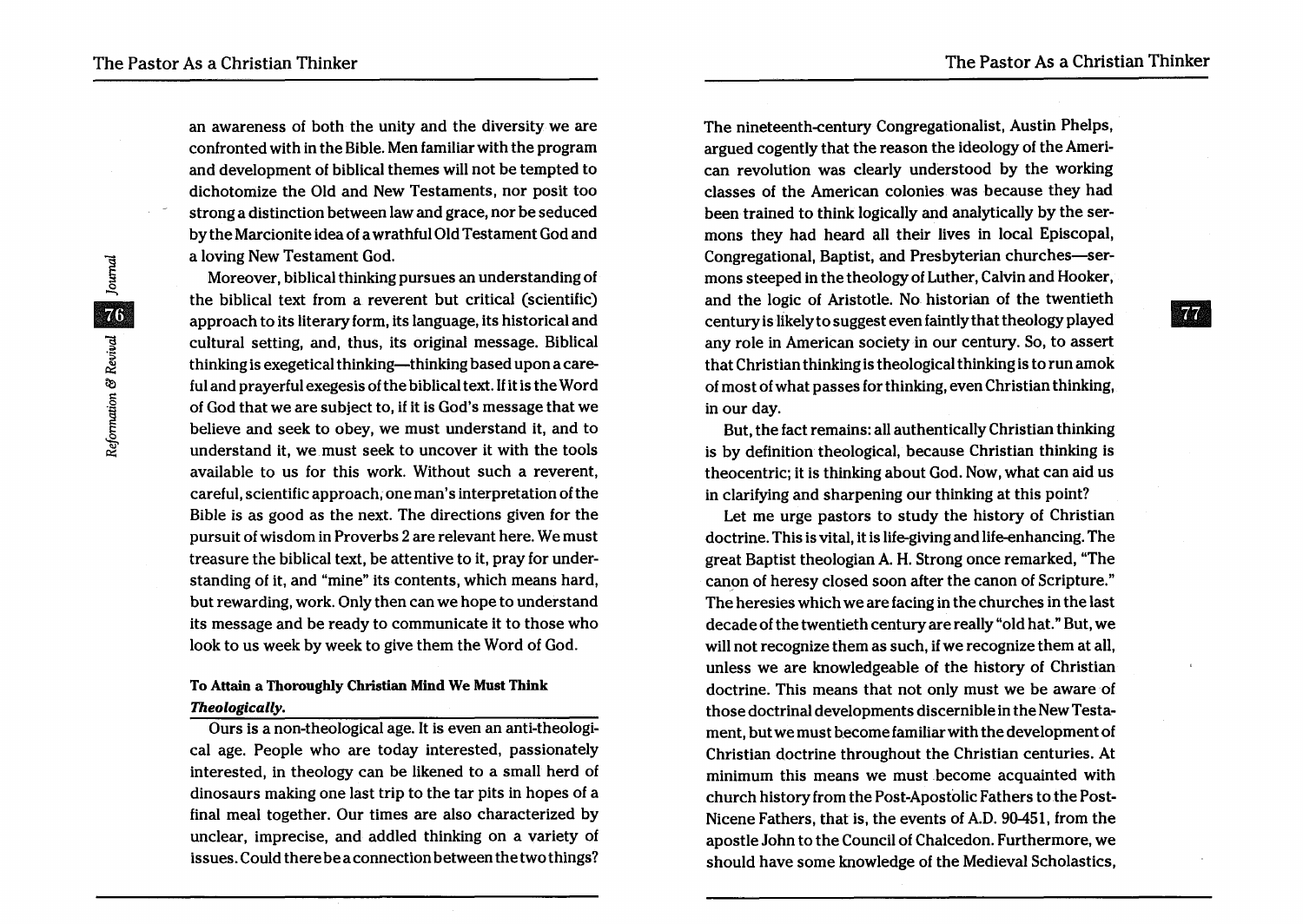&I

especially such giants as Anselm of Canterbury and Thomas Aquinas. And we ought to be acquainted with the great evangelical giants of the Reformation and their heirs. Finally, we need to be aware of the theological developments of our own century. Resistance to such learning is, simply put, obscurantism, which is just a five-dollar word for chronic head-in-the-sand disease. Such study will give us sense and direction for what we face today, whether we are in Chicago or Gotebo, Oklahoma. Furthermore, such study will serve to humble us. The truth did not originate with us. Our battles for it are not the only battles that have raged (nor are they necessarily the most important ones), and we do not have all the answers.

Theological thinking means a study of dogmatics or systematic theology. It is only at this point that I stress the important role of systematics. Only when we have done our work in biblical, exegetical and historical theology are we really ready to labor wisely and profitably in this discipline. Without a grounding in the biblical and historical disciplines discussed earlier, dogmatics too easily degenerate into an ugly dogmatism. But, while God's truth is more complex than any human attempt at systematization, the fact is, this truth is communicated to us in human language and thought, and this, along with the unity of the truth, gives us the basis for attempting to order and structure it for a clearer understanding. To put it another way, because we are thinkers, we do with the revelation of God that which we do with everything else in His creation: we handle it logically. In light of the witness of Scripture and the consensus of the historic church, we must attempt to understand God's truth in the relationship which its various facets have to one another. The question is not whether we shall have a systematic theology or not. By nature, we shall have one. The real issue is whether our system reflects God's revelation carefully and truthfully, and whether we are in basic

accord with the witness of the church through the centuries.

#### The Christian Mind Is an *Evangelical* Mind.

This should go without saying, but at the same time it must ever be said. The perspective which the Christian has about everything (every "single square inch of human existence," in Kuyper's word) is founded upon the reality of Jesus Christ in the Gospel. Even the "Word of God" has become the "Word of Christ" because of His coming into the world (cf. Rom. 10:17; Luke 24:25-27, 44-49). The Christian pastor, of all men, sees life not in abstract terms, but in light of the concrete event of Jesus Christ. To possess this Christocentric vision is our duty and privilege; to communicate it to others is our greatest joy and burden.

Emphasis on this point is necessary because the tendency of our minds is ever toward the Galatian heresy: to remove from Him who called us by the grace of Christ to another gospel, which is not another. We must resist this tendency by keeping Christ central in our proclamation, in our presentation of doctrine, and in our formulation and insistence upon an ethics that is Christ-centered.

And how can we possibly do this unless we ourselves are enamored with the Lord Jesus Christ? Unless we are growing in our personal knowledge of Him and love toward Him? Unless we are men who daily worship Him, consider Him, study Him, consult Him, in a word, men who are intoxicated with Jesus Christ?

Nothing is more likely to promote this evangelical spirit of mind than a constant consideration of Jesus as He is set forth in the four Gospels. Here we *see* Him. Here we are acquainted with Him in the mystery and wonder and unpredictability of His wondrous person. Here we behold Him, "flesh of our flesh and bone of our bone," becoming like us in every way, sin excepted, and able to feel with us and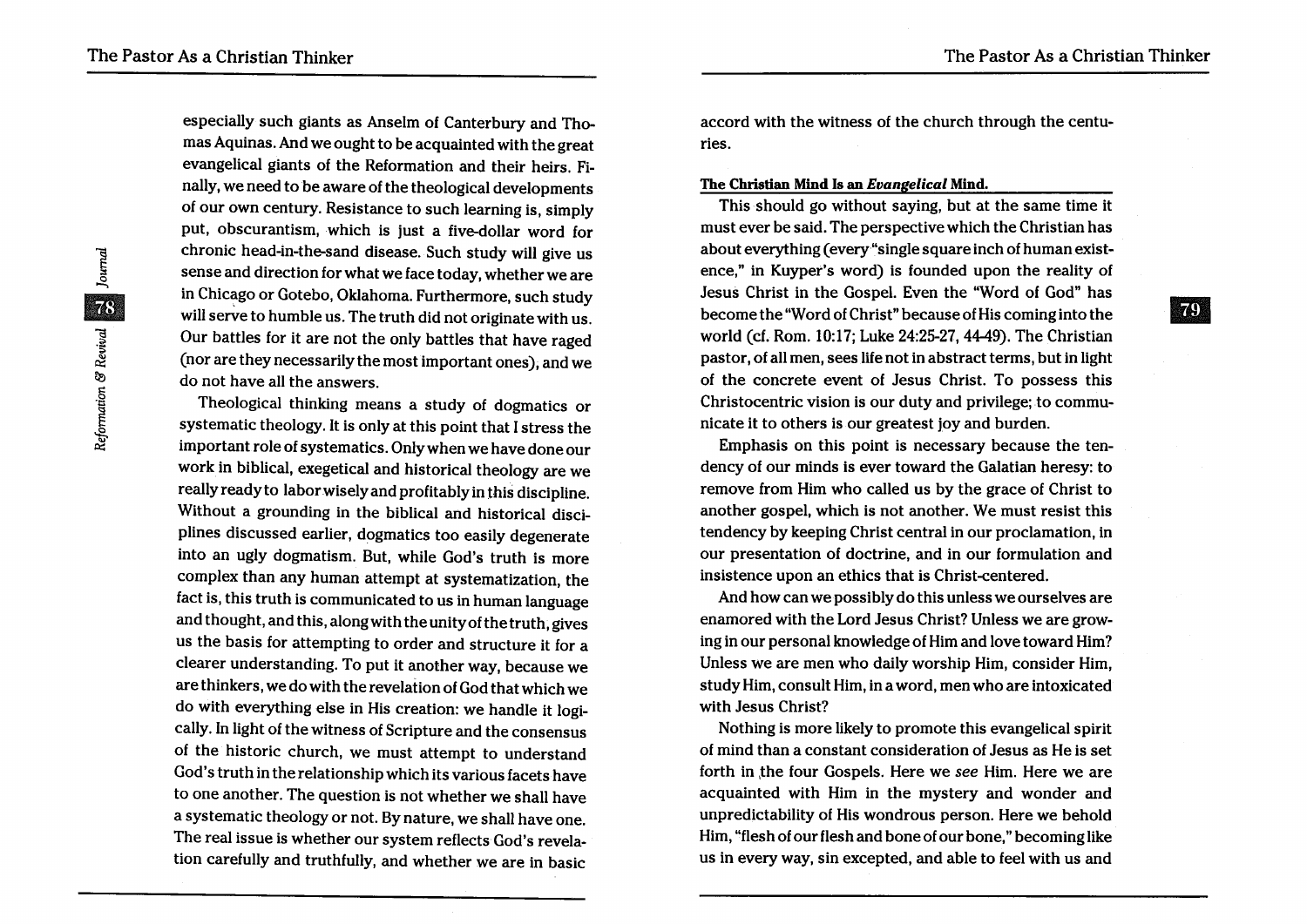**IRTE** 

for us. Here the secret of God is revealed and we are transformed by that revelation to our hearts. Let us be always reading the Gospels, preaching from the Gospels, and directing our congregation to the Christ of the Gospels.

#### The Christian Mind Is a *Spiritual* Mind.

"I believe in the Holy Spirit" are not just the wonderful words from an ancient creed and glorious confession. They are our life. As the ministry of the Holy Spirit in this era is to focus upon Jesus, He is "the Spirit of Christ," He is "the Spirit of Jesus." All true knowledge of Jesus and all true moral likeness to Jesus are communicated to us by the Holy Spirit. This is at the heart of the New Testament's meaning of the word "spiritual."

The spiritual mind, then, is the mind of Christ. Theologically, this means that our perspective on truth is a biblical and theological perspective that sees God's revelation in Christ as foundational, formative, and preventive. We build upon Him, we grow into Him, we are kept by Him in all our formulations and articulations of truth. Ethically, this means that Jesus crucified and raised is the ground and essence of our living. We are not interested in codes, but in a life force generated and directed by Christ and His Word. The results of such spirituality are so many and so manifold as to battle every attempt to codify them. And all this is communicated to the living body of Christ from its. Head, Christ Himself, through the person of the Holy Spirit.

"Spiritual" is thus the presence of a person, Christ, by the Spirit. It is a vital experience of truth, the truth of God, by the Gos pel in the power of the Holy Spirit. It is the reality of a life, a new Christlike life, conveyed, assisted, and vitalized by the Holy Spirit. It is an ethics, focused not on laws nor codes per se, but on the person, words, and works of Jesus, in the directive presence of the Holy Spirit. In this way our minds are transformed and renewed and made truly and profoundly Christian. Such spirituality will pervade the life of the Christian so that "every bush becomes a burning bush, and all ground holy ground."

There is one more thing I would like to emphasize.

#### The Christian Mind Is a *Human* Mind.

In saying this, I am returning to an earlier theme. The call to a Christian Mind is not a call to "intellectualism." There is always a danger here, especially for pastors, and more especially for those who read and study and attempt to wrestle with ideas. The tendency of such a lifestyle is to over-intellectualize life, people, and behavior. The result often is that, rather than becoming Christian thinkers, we become a travesty of the same: Christian intellectuals. The result is pride, arrogance, contempt for others, inability to relate and minister to real people in real churches.

We must be men of the people, rather than simply men of the books. We must seek and derive pleasure from personal contact. We must seek the knowledge and wisdom which even unlearned and formally uneducated people can give to us. There are books, and all preachers love books, but there are other sources of knowledge, there are other "books." Life is more than books, more than ideas. The mind that is truly Christian appreciates this fact. Even our reading should be broader than the scope of the disciplines suggested in this article. Indeed, our exposure to life and culture ("high" and "popular") should be as broad and as sensitive as possible. And our personal contacts should reflect this breadth as well. We need to have friends and contacts who are not just other preachers, other readers, other thinkers. One of my most cherished friends is, in his words, "just a plumber," but how much wisdom and sensitivity he has conveyed to me. It will be good for us to remember that the most evil regimes of this bloody century were perpetrated by "intellectuals" who, like birds of a feather, flocked to